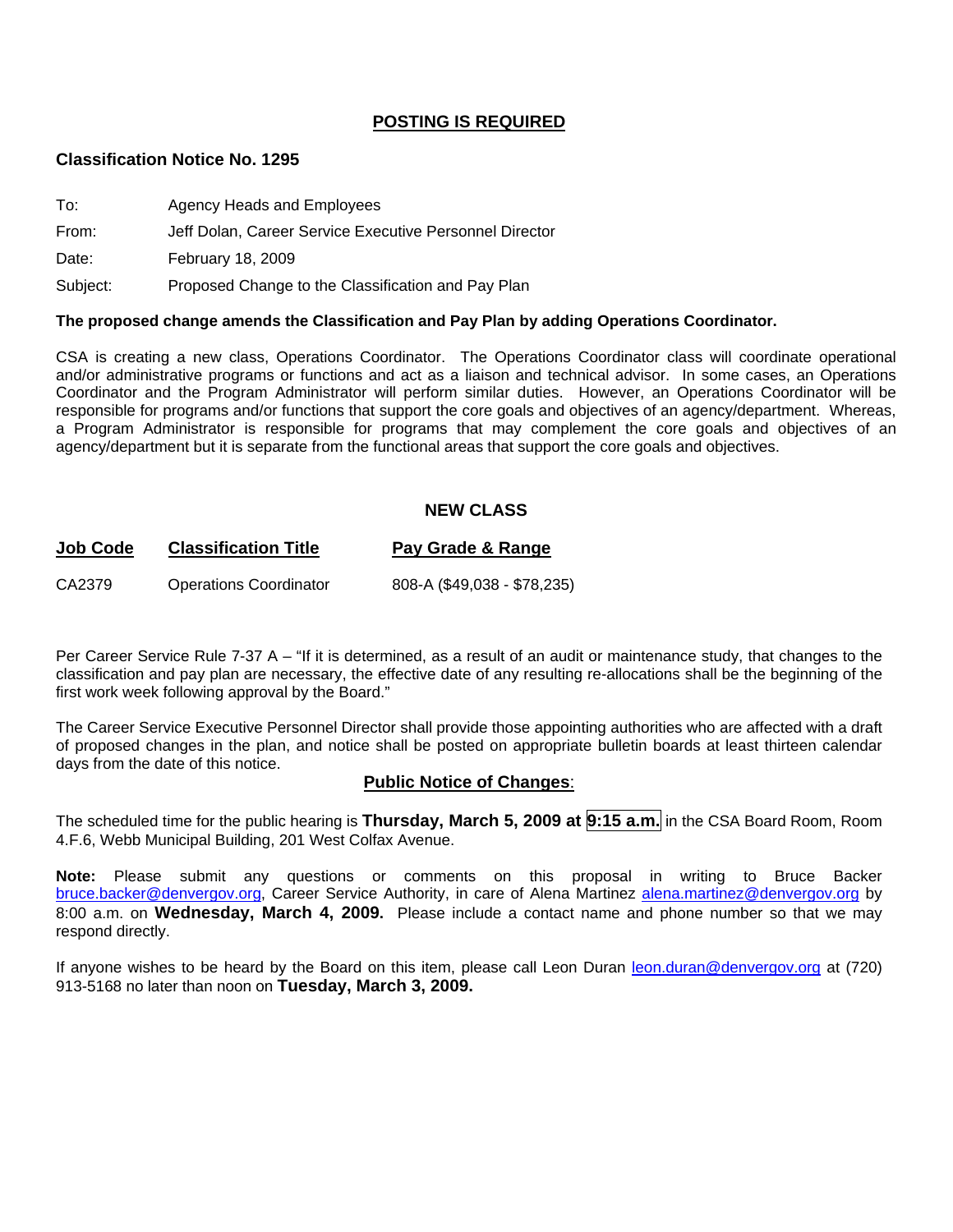

# Career Service Authority

Page 1 of 5

# Operations Coordinator

# **GENERAL STATEMENT OF CLASS DUTIES**

Performs full performance professional work coordinating operational and/or administrative programs or functions, acting as a liaison to facilitate communication between sections/divisions, business/community groups, and/or the public, and serving as a technical advisor.

# **DISTINGUISHING CHARACTERISTICS**

This class performs full performance professional work coordinating operational and/or administrative programs or functions, acting as a liaison, and serving as a technical advisor. This class is distinguished from a Staff Assistant that performs paraprofessional level work assisting professional staff in the execution and application of a specific administrative function(s) to the operations of an organization. The Operations Coordinator is also distinguished from the Administrator I class that performs a variety of specific administrative activities/projects of limited scope in a specialized, functional area which requires a thorough foundation in the principles and practices of the functional area in order to maintain and improve the efficiency and effectiveness of the function and provide supportive, interpretive, and advisory information to higher level administrators, managers, and/or other stakeholders.

The Operations Coordinator is distinguished from the Program Administrator in that a Program Administrator performs full performance professional level work implementing, administering, and developing program activities and functions and provides technical expertise to program staff, other agencies, the community, and program participants. A Program Administrator administers a program that is defined as a specialized area with specific components that include its own policies, procedures, goals, objectives, budget, and tasks that distinguish it from the main body of a department/agency. A program may complement the core goals and objectives of an agency/department but it is separate from the functional areas that support the core goals and objectives. An Operations Coordinator coordinates operational/administrative programs and/or functions that support the core goals and objectives of a department/agency. Additionally, an Operations Coordinator is distinguished from a Program Coordinator that performs administrative and paraprofessional work organizing the administrative aspects for a program that is separate from the functional areas that support the core goals and objectives of an agency/department.

# *Guidelines, Difficulty and Decision Making Level:*

Guidelines are generally but not always clearly applicable, requiring the employee to exercise judgment in selecting the most pertinent guideline, interpret precedents, adapt standard practices to differing situations, and recommend alternative actions in situations without precedent.

Duties assigned are generally complex and may be of substantial intricacy. Work assignment is performed within an established framework under general instructions but requires simultaneous coordination of assigned functions or projects in various stages of completion.

Employee is responsible for determining time, place, and sequence of actions to be taken. Unusual problems or proposed deviations from guidelines, practices, or precedents may be discussed with the supervisor before being initiated.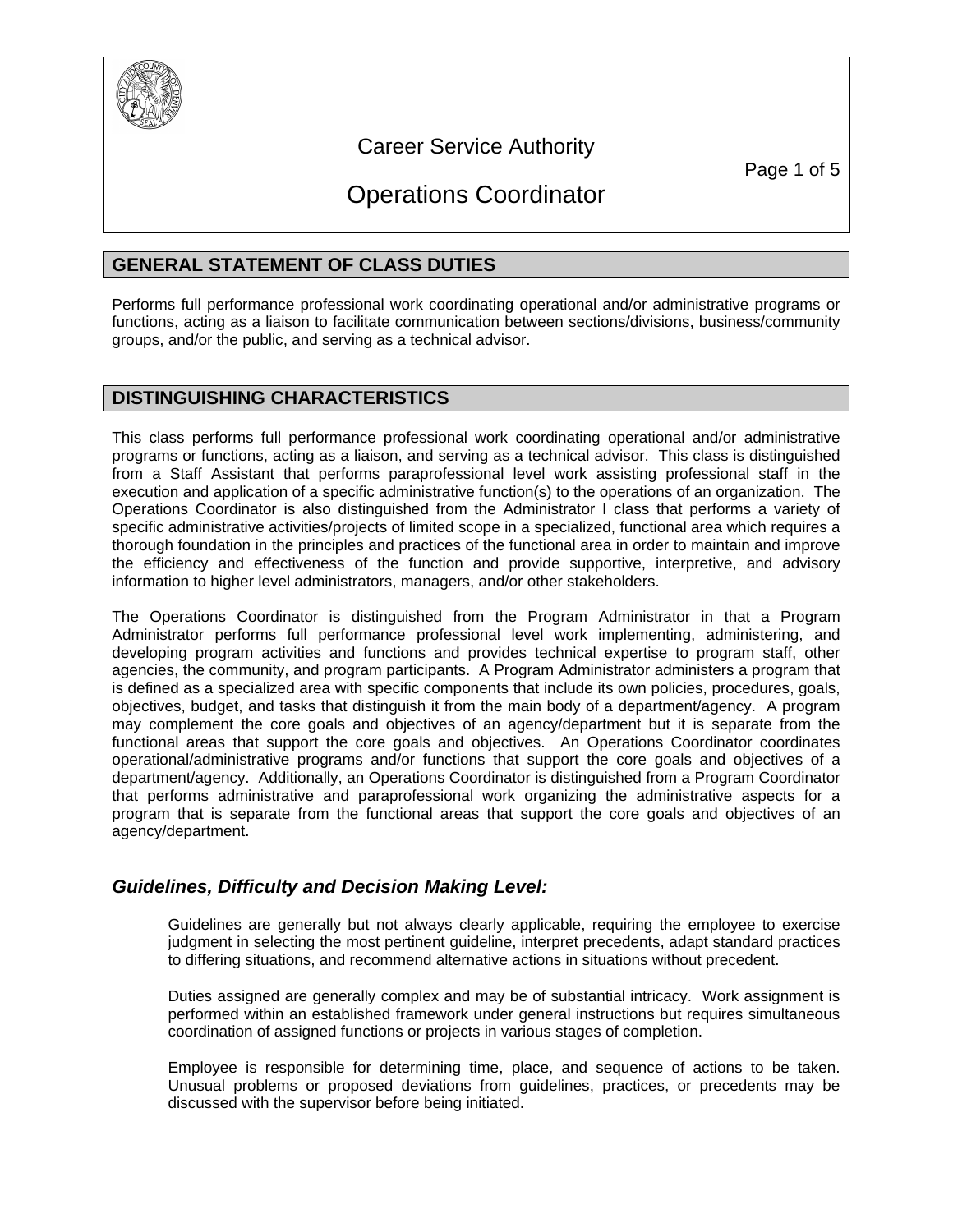# *Level of Supervision Received and Quality Review:*

Under general supervision, the employee receives assignments and is expected to carry them through to completion with substantial independence. Work is reviewed for adherence to instructions, accuracy, completeness, and conformance to standard practice or precedent. Recurring work clearly covered by guidelines may or may not be reviewed.

# *Interpersonal Communications and Purpose:*

Contacts with the public or employees where explanatory or interpretive information is exchanged, defended, and gathered and discretion and judgment are required within the parameters of the job function.

# *Level of Supervision Exercised:*

By position, performs lead work.

# **ESSENTIAL DUTIES**

Coordinates operational and/or administrative program/functional activities, services, and regulatory requirements and serves as a liaison and central point of contact between various sections/divisions, customers, business/community organizations, and/or other stakeholders.

Serves as a technical advisor, provides consultative and technical guidance to city employees/managers and/or other stakeholders, and assists in resolving difficult and sensitive inquiries and complaints.

Recommends and implements new or revised operational/administrative policies, procedures, requirements, guidelines, and/or new directives and communicates the changes to employees and management.

Conducts surveys, compiles and analyzes trends/data, establishes systems for gathering and maintaining information pertinent to the program/functional area, and recommends revisions and/or changes.

Coordinates, implements, and monitors department/division specific training activities for the program/functional area including conducting needs assessments, evaluating training needs and effectiveness, and participating in instruction.

Communicates with a wide range of city staff and management, outside agencies, consultants, contractors, vendors, community/business groups, and the general public to share information and resolve problems or issues.

Prepares a variety of analytical and operational reports, correspondence, and other documentation and provides operational information and statistical data for management/departmental use.

Performs other related uses as assigned.

Any one position may not include all of the duties listed. However, the allocation of positions will be determined by the amount of time spent in performing the essential duties listed above.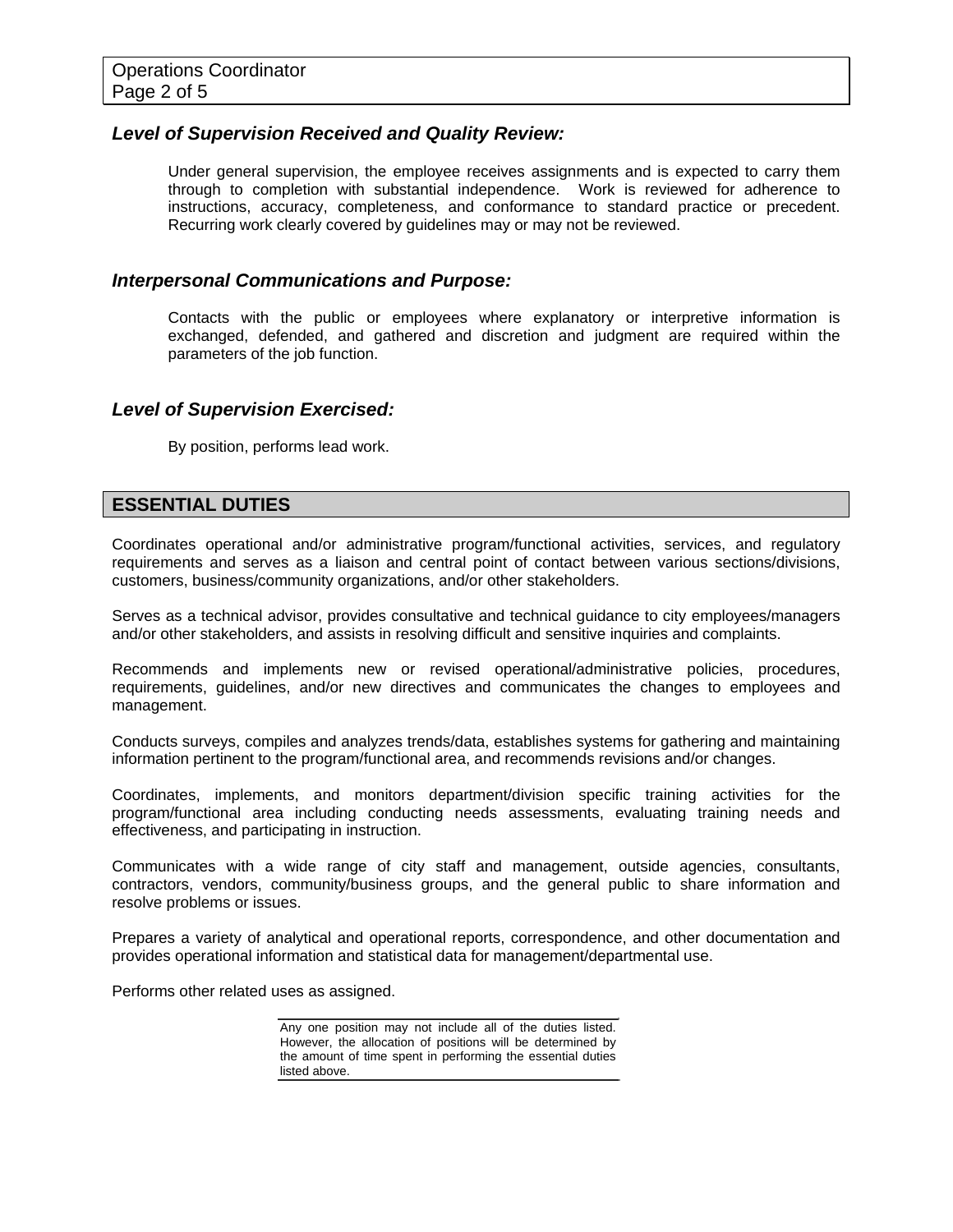# **MINIMUM QUALIFICATIONS**

#### *Competencies, Knowledge, & Skills:*

- **Teamwork** Encourages and facilitates cooperation, pride, trust, and group identity, fosters commitment and team spirit, and works with others to achieve goals.
- **Influencing/Negotiating** Persuades others to accept recommendations, cooperate, or change their behavior, works with others toward an agreement, and negotiates to find mutually acceptable solutions.
- **Interpersonal Relationship and Service Orientation** Demonstrated competency in working with a wide range of government departments with diverse business needs, interests, expectations, and requirements.
- **Reading** Understands and interprets written material including technical material, rules, regulations, instructions, reports, charts, graphs, or tables and applies what is learned from written material to specific situations.
- **Writing** Recognizes or uses correct English grammar, punctuation, and spelling, communicates information in a succinct and organized manner, and produces written information including technical material that is appropriate for the intended audience.
- **Planning and Evaluating** Organizes work, sets priorities, and determines resource requirements, determines short- or long-term goals and strategies to achieve them, coordinates with other organizations or parts of the organization to accomplish goals, and monitors progress and evaluates outcomes.
- **Conflict Management** Manages and resolves conflicts, grievance, confrontations, or disagreements in a constructive manner to minimize negative personal impact.
- **Problem Solving** Identifies problems, determines accuracy and relevance of information, uses sound judgment to generate and evaluate alternatives, and makes recommendations.
- **Customer Service** Works with customers to assess needs, provide assistance, resolves problems, and satisfy expectations, knows products and services, and is committed to providing quality products and services.
- **Diversity** Is sensitive to cultural diversity, race, gender, and other individual differences in the workforce.
- **Organizational Awareness** Knows the organization's mission and function and how its social, political, and technological systems work and operates effectively with them including the program, policies, procedures, rules and regulation of the organization.
- **Oral Communication** Expresses ideas and facts to individuals or groups effectively, makes clear and convincing oral presentations, listens to others, and facilitates an open exchange of ideas.
- **Self-Management** Sets well-defined and realistic personal goals, displays a high level of initiative, effort, and commitment towards completing assignments in a timely manner, works with minimal supervision, is motivated to achieve, and demonstrates responsible behavior.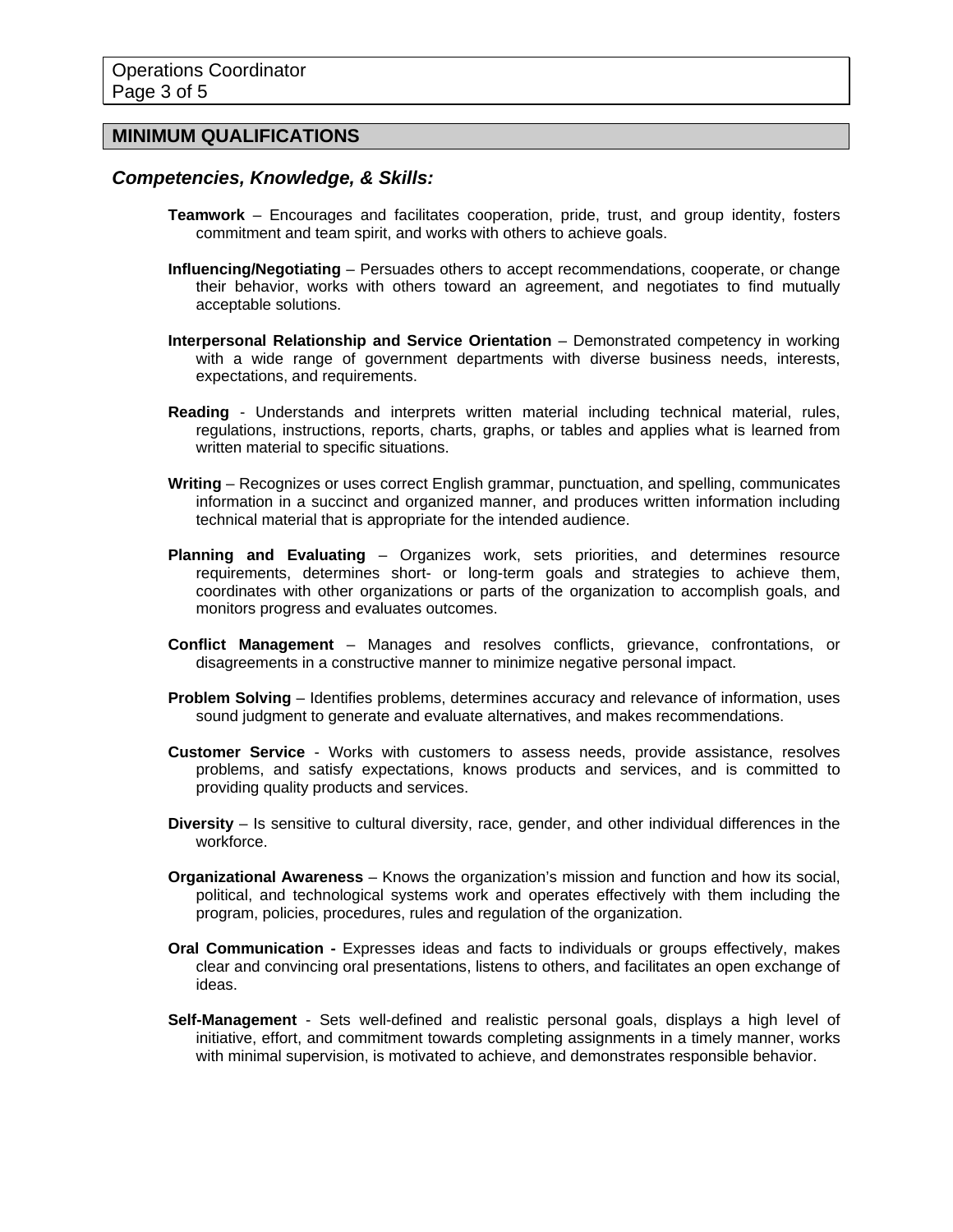- **Reasoning -** Identifies rules, principles, or relationships that explain facts, data, or other information, analyzes information, and makes correct inferences or draws accurate conclusions.
- **Interpersonal Skills** Shows understanding, courtesy, tact, empathy, and concern, develops and maintains relationships, may deal with people who are difficult, hostile, and/or distressed, relates well to people from varied backgrounds and situations, and is sensitive to individual differences.
- **Decision Making** Makes sound, well-informed, and objective decisions, perceives the impact and implications of decisions, commits to action even in uncertain situations to accomplish goals, and causes change.
- **Information Management** Identifies a need for and knows where and how to gather information and organizes and maintains information or information management systems.

# *Physical Demands:*

Sitting: remaining in the normal seated position. Talking: expressing or exchanging ideas by means of spoken words. Hearing: perceiving the nature of sounds by the ear.

# *Working Environment:*

Pressure due to multiple calls and inquiries. Subject to many interruptions. Subject to varying and unpredictable situations.

# *Education Requirement:*

Bachelor's Degree.

#### *Experience Requirement:*

Three years of paraprofessional experience coordinating programs and/or assisting professional/management staff with administrative or operational functions.

#### *Education/Experience Equivalency:*

Additional appropriate education may be substituted for the one year of the minimum experience requirement.

Additional appropriate experience may be substituted for the minimum education requirement.

#### **CLASS DETAIL**

*FLSA CODE:*Exempt